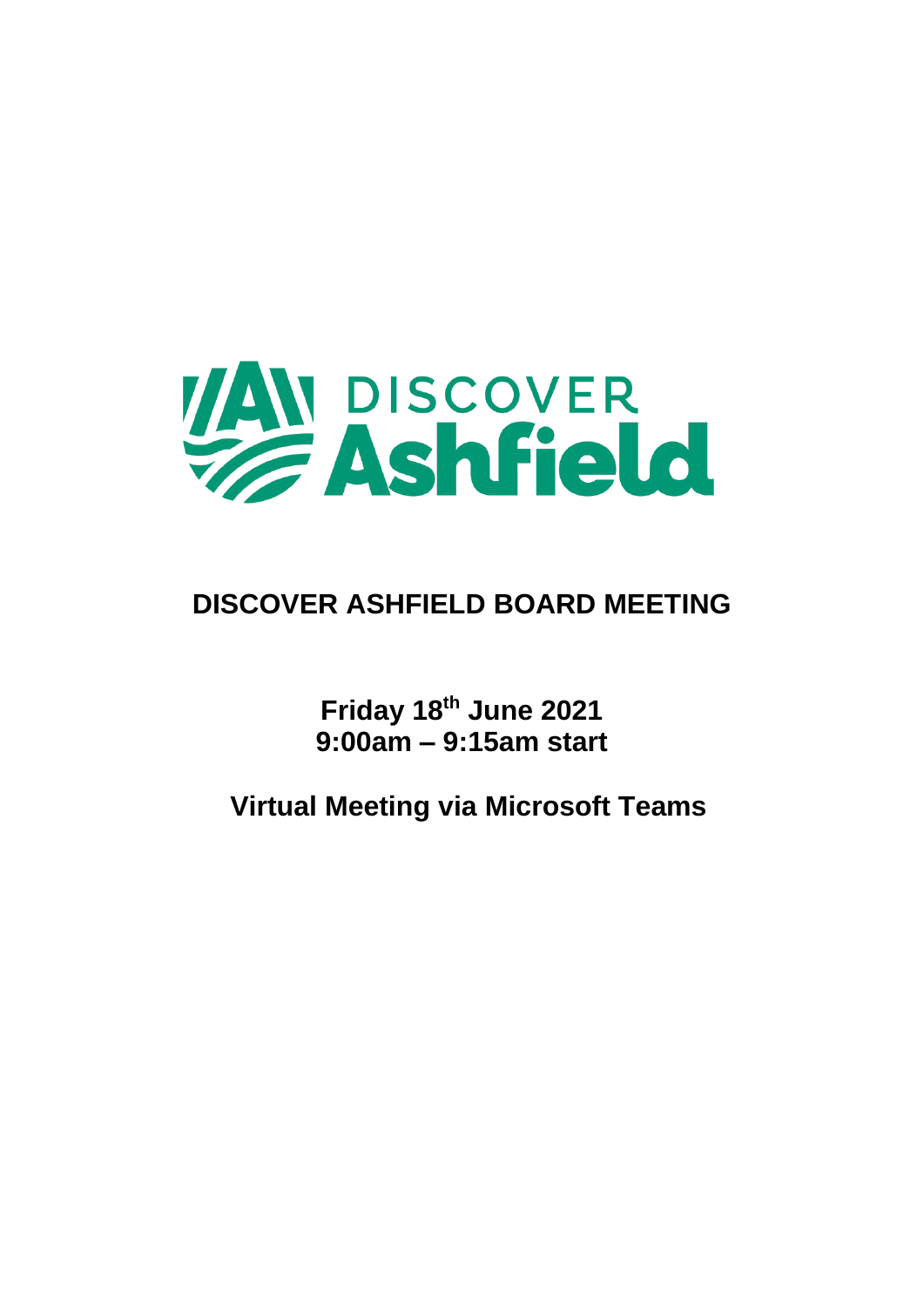### **Attendees**

| <b>Name</b>                   | <b>Position on Board</b>                           | Position/Organisation                                                                    | Apologies      |
|-------------------------------|----------------------------------------------------|------------------------------------------------------------------------------------------|----------------|
| <b>Martin Rigley MBE</b>      | Chair / Theme Lead -<br><b>Succeed in Ashfield</b> | Managing Director, Lindhurst Engineering                                                 | $\checkmark$   |
| <b>Louise Knott</b>           | <b>Vice Chair</b>                                  | Vice Principal, West Nottinghamshire<br>College                                          | $\checkmark$   |
| <b>Darron Ellis</b>           | Theme Lead - More<br>to Discover                   | Historian, Sutton Living Memory Group                                                    | X              |
| <b>Liz Barrett</b>            | Theme Lead - Love<br><b>Where You Live</b>         | Principal, Academy Transformation Trust<br><b>Further Education (ATTFE)</b>              | $\checkmark$   |
| <b>Pete Edwards</b>           | Theme Lead - Be<br>Happy, Be Healthy               | Chair, Ashfield Health and Wellbeing<br>Partnership                                      | $\checkmark$   |
| <b>Callum Parr</b>            | <b>Board Member</b>                                | Youth Council Leader, Ashfield District<br><b>Youth Council</b>                          | X              |
| Carol Cooper-Smith            | <b>Board Member</b>                                | Chief Executive, Ashfield District Council                                               | X              |
| Chloe O'Donnell               | <b>Board Member</b>                                | Shopping Centre Manager, Idlewells<br><b>Shopping Centre</b>                             | X              |
| Cllr Christian Chapman        | <b>Board Member</b>                                | Scrutiny Rep, Ashfield District Council                                                  | X              |
| <b>Cllr Helen-Ann Smith</b>   | <b>Board Member</b>                                | Deputy Council Leader, Ashfield District<br>Council                                      | X              |
| <b>Cllr Daniel Williamson</b> | <b>Board Member</b>                                | Annesley and Felley Parish Council                                                       | X              |
| <b>Cllr Matthew Relf</b>      | <b>Board Member</b>                                | Portfolio Holder, Planning & Regen, Ashfield<br><b>District Council</b>                  | $\checkmark$   |
| David Ainsworth               | <b>Board Member</b>                                | Locality Director of Nottinghamshire Clinical<br>Commissioning Group, NHS                | X              |
| David Jackson                 | <b>Board Member</b>                                | Centre Manager, East Midlands Designer<br>Outlet                                         | X              |
| <b>Edward Johnstone</b>       | <b>Board Member</b>                                | Assistant Principal (Development), Portland<br>College                                   | $\checkmark$   |
| Fleur Gladden                 | <b>Substitute for David</b><br>Ainsworth           | Programme Support Administrator,<br>Nottinghamshire Clinical Commissioning<br>Group, NHS | ✓              |
| Fiona Anderson                | <b>Board Member</b>                                | Head of Civic Engagement, Nottingham<br><b>Trent University (NTU)</b>                    | ✓              |
| Frank Horsley                 | <b>Substitute for Rachel</b><br>Quinn              | Head of Business and Innovation, D2N2<br>✓                                               |                |
| Gary Jordan                   | <b>Board Member</b>                                | Chair, Mansfield and Ashfield 2020                                                       | $\checkmark$   |
| Julia Terry                   | <b>Board Member</b>                                | Development Worker, Transforming Notts<br>Together                                       | X              |
| Kathryn Stacey                | <b>Board Member</b>                                | Chief Executive, Citizens Advice Ashfield                                                | $\checkmark$   |
| Lee Anderson, MP              | <b>Board Member</b>                                | MP for Ashfield and Eastwood                                                             | $\checkmark$   |
| Mark Spencer, MP              | <b>Board Member</b>                                | <b>MP</b> for Sherwood                                                                   | X              |
| Melanie Phythian              | Observer                                           | Towns Fund Policy Advisor, Cities & Local<br><b>Growth Unit</b>                          | $\checkmark$   |
| Peter Gaw                     | <b>Board Member</b>                                | Chief Executive Officer, Inspire: Culture,<br>Learning and Libraries                     | $\checkmark$   |
| <b>Rachel Quinn</b>           | <b>Board Member</b>                                | Head of People & Skills, D2N2 LEP                                                        | X              |
| <b>Robert Orgill</b>          | <b>Board Member</b>                                | Property Manager EMEA, Rolls Royce                                                       | $\overline{X}$ |
| <b>Simon Martin</b>           | <b>Board Member</b>                                | Vice Principal, Academy Transformation<br><b>Trust Further Education (ATTFE)</b>         | $\checkmark$   |
| Teresa Jackson                | <b>Board Member</b>                                | Chief Officer, Ashfield Voluntary Action                                                 | $\checkmark$   |
| Theresa Hodgkinson            | <b>Board Member</b>                                | Director of Place and Communities, Ashfield<br><b>District Council</b>                   | $\checkmark$   |
| <b>Tim Brown</b>              | Substitute for Viki<br>Dyer                        | Partnership Manager, Job Centre Plus                                                     | $\checkmark$   |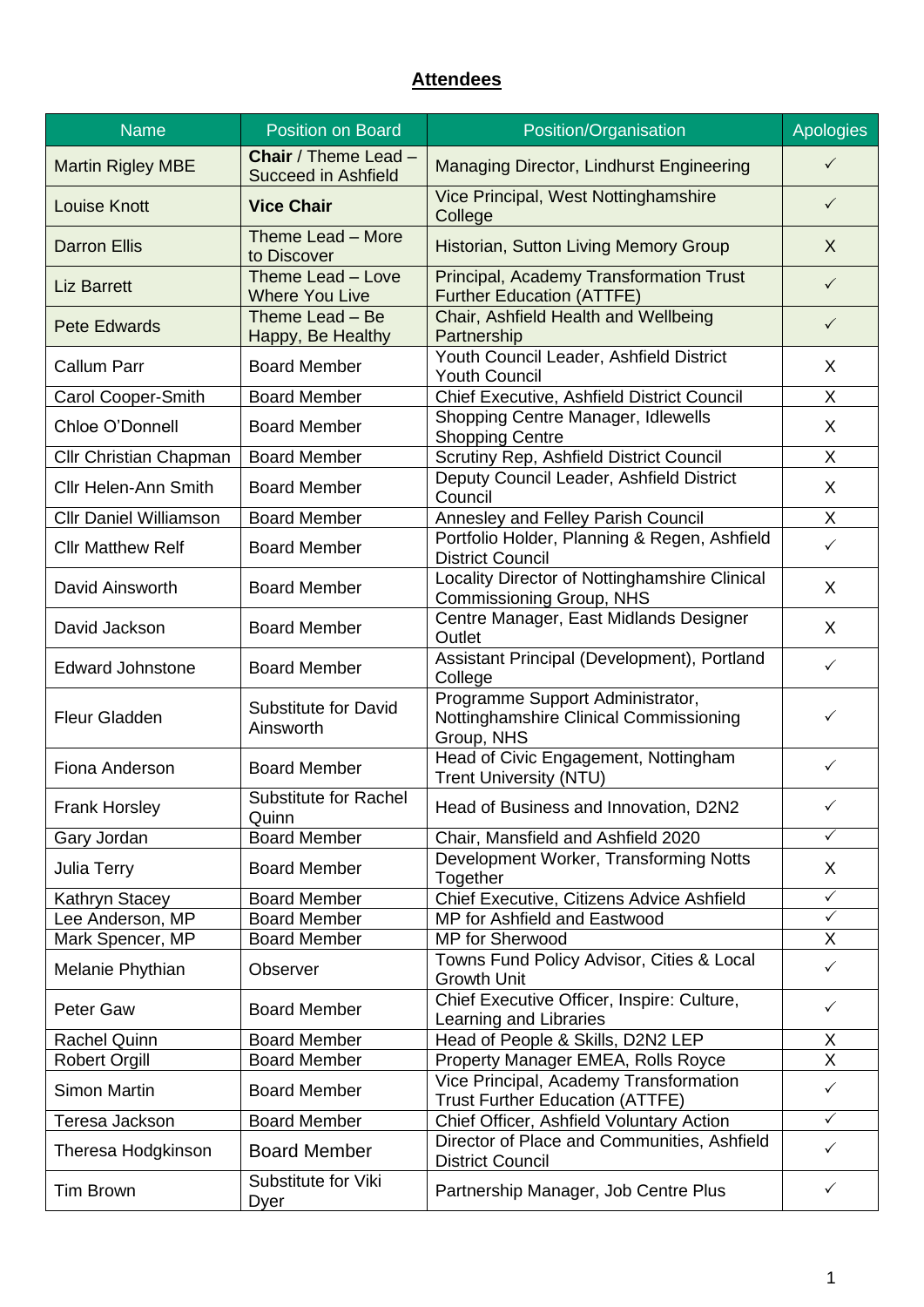| Viki Dyer               | <b>Board Member</b>                                                                            | District Operations Lead, Department of<br><b>Work and Pensions</b>           | X |
|-------------------------|------------------------------------------------------------------------------------------------|-------------------------------------------------------------------------------|---|
| Andrea Stone            | Health and Wellbeing Manager, Ashfield<br><b>Supporting Officer</b><br><b>District Council</b> |                                                                               | X |
| <b>Katherine Green</b>  | <b>Supporting Officer</b>                                                                      | Senior Communications Officer, Ashfield<br><b>District Council</b>            |   |
| Lana Mills              | Secretary / Supporting<br>Officer                                                              | Discover Ashfield Project Officer, Ashfield<br><b>District Council</b>        |   |
| <b>Matthew Neal</b>     | <b>Supporting Officer</b>                                                                      | Service Director of Investment and Growth,<br>Nottinghamshire County Council  |   |
| <b>Paul Crawford</b>    | <b>Supporting Officer</b>                                                                      | Senior Regeneration Officer, Ashfield<br><b>District Council</b>              |   |
| Sarah Daniel            | <b>Supporting Officer</b>                                                                      | Interim Service Manager for Place and<br>Wellbeing, Ashfield District Council |   |
| <b>Tracey Bird</b>      | <b>Supporting Officer</b>                                                                      | Health and Wellbeing Officer, Ashfield<br><b>District Council</b>             |   |
| <b>Trevor Middleton</b> | <b>Supporting Officer</b>                                                                      | Town Centres and Markets Manager,<br><b>Ashfield District Council</b>         | X |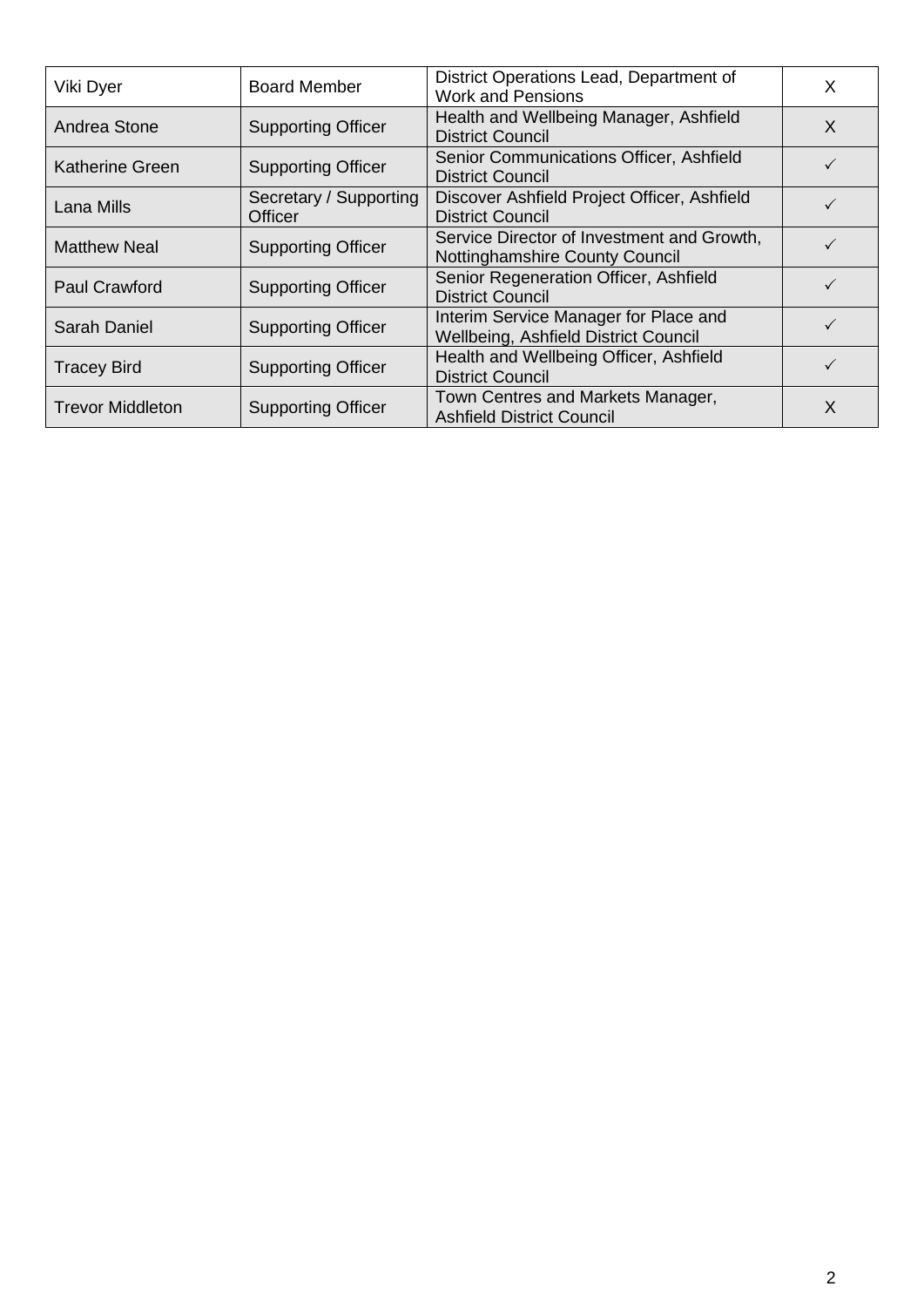## **Minutes**

| Agenda<br><b>Item</b> |                                                                                                                      |                   |  |
|-----------------------|----------------------------------------------------------------------------------------------------------------------|-------------------|--|
| $\overline{1}$        | <b>Welcome / Introductions / Apologies</b>                                                                           |                   |  |
|                       | The Chair, Martin Rigley welcomed everyone to the virtual meeting.                                                   |                   |  |
|                       | Apologies were received and it was noted that:                                                                       |                   |  |
|                       | Fleur Gladden was the substitute for David Ainsworth                                                                 |                   |  |
|                       | Frank Horsley was the substitute for D2N2                                                                            |                   |  |
|                       | Tim Brown was the substitute for Viki Dyer                                                                           |                   |  |
|                       |                                                                                                                      |                   |  |
| 2 <sup>1</sup>        | Review of Previous Meeting - Friday 21 <sup>st</sup> May 2021                                                        |                   |  |
| 2.1                   | <b>Board Meeting Minutes</b>                                                                                         |                   |  |
|                       | Board minutes were agreed as a true and accurate record.                                                             |                   |  |
|                       |                                                                                                                      |                   |  |
| 2.2                   | <b>Action Log</b>                                                                                                    |                   |  |
| 2.2.1                 | <b>Completed Actions</b>                                                                                             | <b>Lead</b>       |  |
| 2.2.1.1               | D2N2 Representative for Towns Fund Business Case Assurance                                                           |                   |  |
|                       | <b>Subgroup</b>                                                                                                      |                   |  |
|                       | $(21.05.2021,$ Minute $-5.2.2)$                                                                                      | TG                |  |
|                       | Frank Horsley will represent D2N2 on the Towns Fund Subgroup.                                                        |                   |  |
|                       |                                                                                                                      |                   |  |
| 2.2.1.2               | <b>Towns Fund Engagement Group</b>                                                                                   |                   |  |
|                       | $(21.05.2021,$ Minute $-5.2.3)$                                                                                      | LK/LB/<br>PG/FA   |  |
|                       |                                                                                                                      | $/$ TJ $/$ EJ $/$ |  |
|                       | All partners had nominated a representative from their organisations to sit                                          | <b>PL</b>         |  |
|                       | on the Engagement Group. Nominations were emailed to Lana Mills.                                                     |                   |  |
|                       |                                                                                                                      |                   |  |
| 2.2.1.3               | <b>Mansfield and Ashfield Cultural Compact</b>                                                                       |                   |  |
|                       | $(21.05.2021,$ Minute $-8)$                                                                                          |                   |  |
|                       | Liz Barrett and Martin Rigley have both nominated themselves to                                                      | LB/MR             |  |
|                       | represent Discover Ashfield at the Mansfield and Ashfield Cultural                                                   |                   |  |
|                       | Compact.                                                                                                             |                   |  |
|                       |                                                                                                                      | FA/TJ             |  |
|                       | Fiona Anderson to raise internally at NTU the possibility of having Anna                                             |                   |  |
|                       | Kerr from Ashfield Voluntary Action on the compact group.                                                            |                   |  |
|                       |                                                                                                                      |                   |  |
| 2.2.1.4               | <b>Love Where You Live Litter Picking</b>                                                                            |                   |  |
|                       | $(21.05.2021,$ Minute $-6.2)$                                                                                        | LB/KG             |  |
|                       | Liz Barrett to follow up the litter picking actions as part of the Love Where                                        | EJ/LB             |  |
|                       | You Live Project Group. Actions have been moved over to the LWYL                                                     | LK/LB/            |  |
|                       | action plan.                                                                                                         | JT                |  |
|                       |                                                                                                                      |                   |  |
|                       |                                                                                                                      |                   |  |
| 2.2.2                 | <b>Actions (Includes actions from below minutes)</b>                                                                 | <b>Lead</b>       |  |
| 2.2.2.1               | <b>COVID-19 Recovery Plans</b>                                                                                       |                   |  |
|                       | (16/04/2021, Minute - 6.4)                                                                                           |                   |  |
|                       |                                                                                                                      | TH/PE             |  |
|                       | Theresa Hodgkinson to liaise with Pete Edwards regarding the Council's<br>COVID-19 recovery plans for the community. |                   |  |
|                       |                                                                                                                      |                   |  |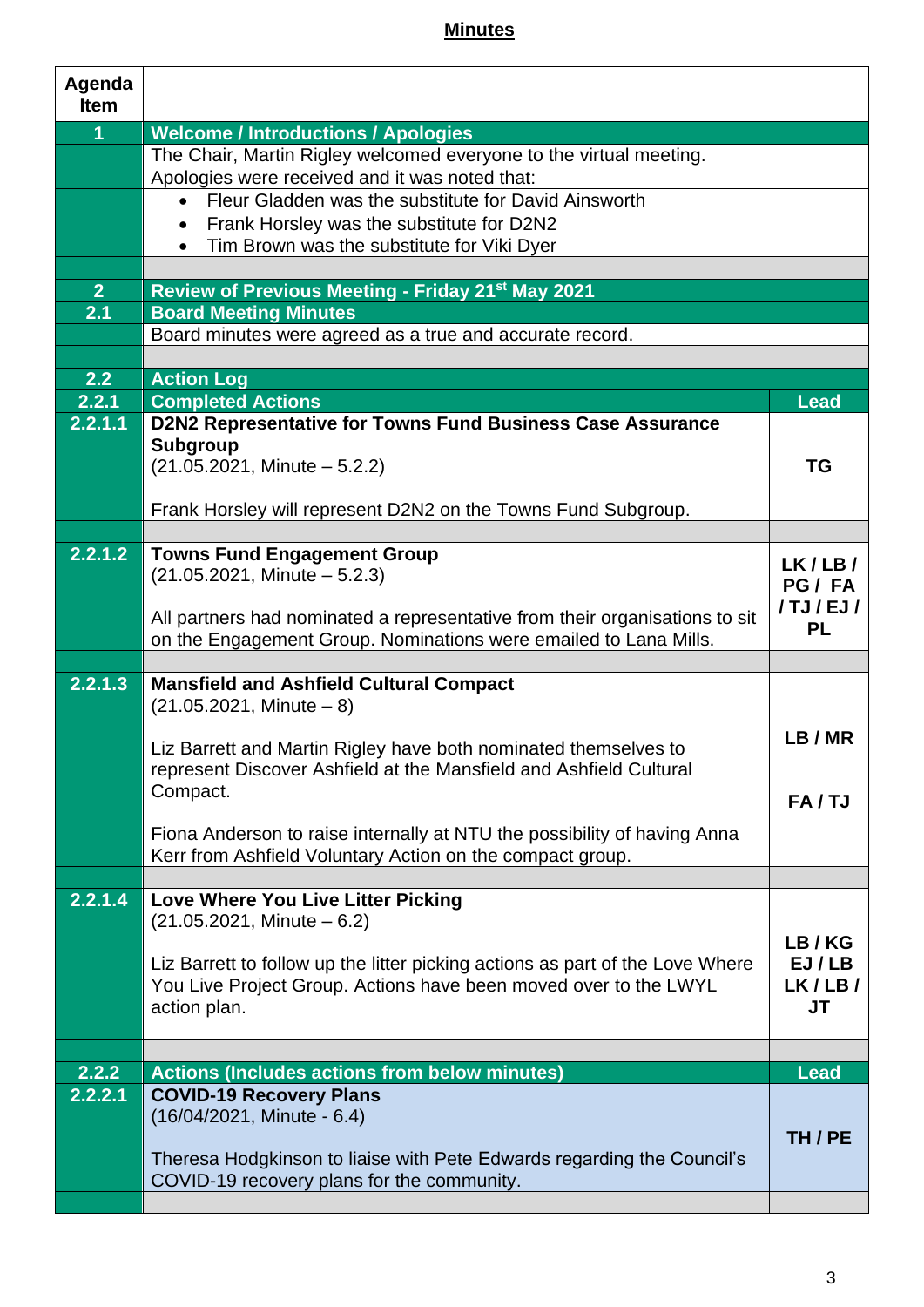| 2.2.2.2                 | <b>Hucknall Representatives</b>                                                                                                                |            |  |
|-------------------------|------------------------------------------------------------------------------------------------------------------------------------------------|------------|--|
|                         | $(18.06.2021,$ Minute $-6.2)$                                                                                                                  | MR/LM/     |  |
|                         | The Chair Martin Rigley, Cllr Relf and Lana Mills to discuss the above.                                                                        | <b>CMR</b> |  |
|                         | Lee Anderson, MP noted that he could ask Mark Spencer, MP at their<br>next meeting together about the possibility of him attending a future DA | LA, MP     |  |
|                         | meeting.                                                                                                                                       | FA/LB      |  |
|                         | Fiona Anderson and Liz Barrett to link up regarding Hucknall schools.                                                                          |            |  |
|                         |                                                                                                                                                |            |  |
| 2.2.2.3                 | <b>Board Meeting Times</b><br>$(18.06.2021,$ Minute $-6.2)$                                                                                    |            |  |
|                         |                                                                                                                                                |            |  |
|                         | Lana Mills to change Board Meeting start times from $9:00 - 9:15$ am, to<br>$9:00am - 9:05am$ .                                                | <b>LM</b>  |  |
|                         |                                                                                                                                                |            |  |
| $\overline{\mathbf{3}}$ | <b>New Declarations of Interest</b>                                                                                                            |            |  |
|                         | The following declarations were noted in relation to the Towns Fund and the Future                                                             |            |  |
|                         | <b>High Streets Fund projects:</b>                                                                                                             |            |  |
|                         | Martin Rigley, Chair and Theme Lead for Succeed in Ashfield<br>Sherwood Observatory (Chair of the Board)                                       |            |  |
|                         | Sutton Academy Theatre Project (Board Member)                                                                                                  |            |  |
|                         | Louise Knott - Vice Chair<br>$\bullet$                                                                                                         |            |  |
|                         | Colleges/further education projects (Vice Principal, Vision West Notts                                                                         |            |  |
|                         | College)                                                                                                                                       |            |  |
|                         | Construction and Civil Engineering Centre project (Vice Principal, Vision<br><b>West Notts College)</b>                                        |            |  |
|                         | Automated Distribution and Manufacturing Centre (Vice Principal, Vision                                                                        |            |  |
|                         | <b>West Notts College)</b>                                                                                                                     |            |  |
|                         | Learning in Skills Project (Vice Principal, Vision West Notts College)                                                                         |            |  |
|                         | Community Renewal Fund (Vice Principal, Vision West Notts College)<br>Liz Barrett, Theme Lead for Love Where You Live<br>$\bullet$             |            |  |
|                         | College/further education projects (Principal, ATTFE)                                                                                          |            |  |
|                         | Construction Centre project (Principal, ATTFE)                                                                                                 |            |  |
|                         | Sutton Academy Theatre Project (Principal, ATTFE)                                                                                              |            |  |
|                         | Sherwood Observatory (Board Member)                                                                                                            |            |  |
|                         | Community Renewal Fund (Principal, ATTFE)<br>Pete Edwards, Theme Lead for Be Happy, Be Healthy<br>$\bullet$                                    |            |  |
|                         | Sutton Academy Theatre Project (Chair of Governors, Sutton Academy)                                                                            |            |  |
|                         | Fiona Anderson, Board Member<br>$\bullet$                                                                                                      |            |  |
|                         | The Towns Fund; in particular in the ADMC project, Enterprising Ashfield                                                                       |            |  |
|                         | Project. (Head of Civic Engagement, NTU)                                                                                                       |            |  |
|                         | Community Renewal Fund (Head of Civic Engagement, NTU)<br>Simon Martin, Board Member<br>$\bullet$                                              |            |  |
|                         | College/further education projects (Vice Principal, ATTFE)                                                                                     |            |  |
|                         | Construction centre projects (Vice Principal, ATTFE)                                                                                           |            |  |
|                         | Sutton Centre Theatre Project (Vice Principal, ATTFE)                                                                                          |            |  |
|                         | Community Renewal Fund (Vice Principal, ATTFE)                                                                                                 |            |  |
|                         | Peter Gaw, Board Member<br>$\bullet$<br>Construction Centre (CEO, Inspire)                                                                     |            |  |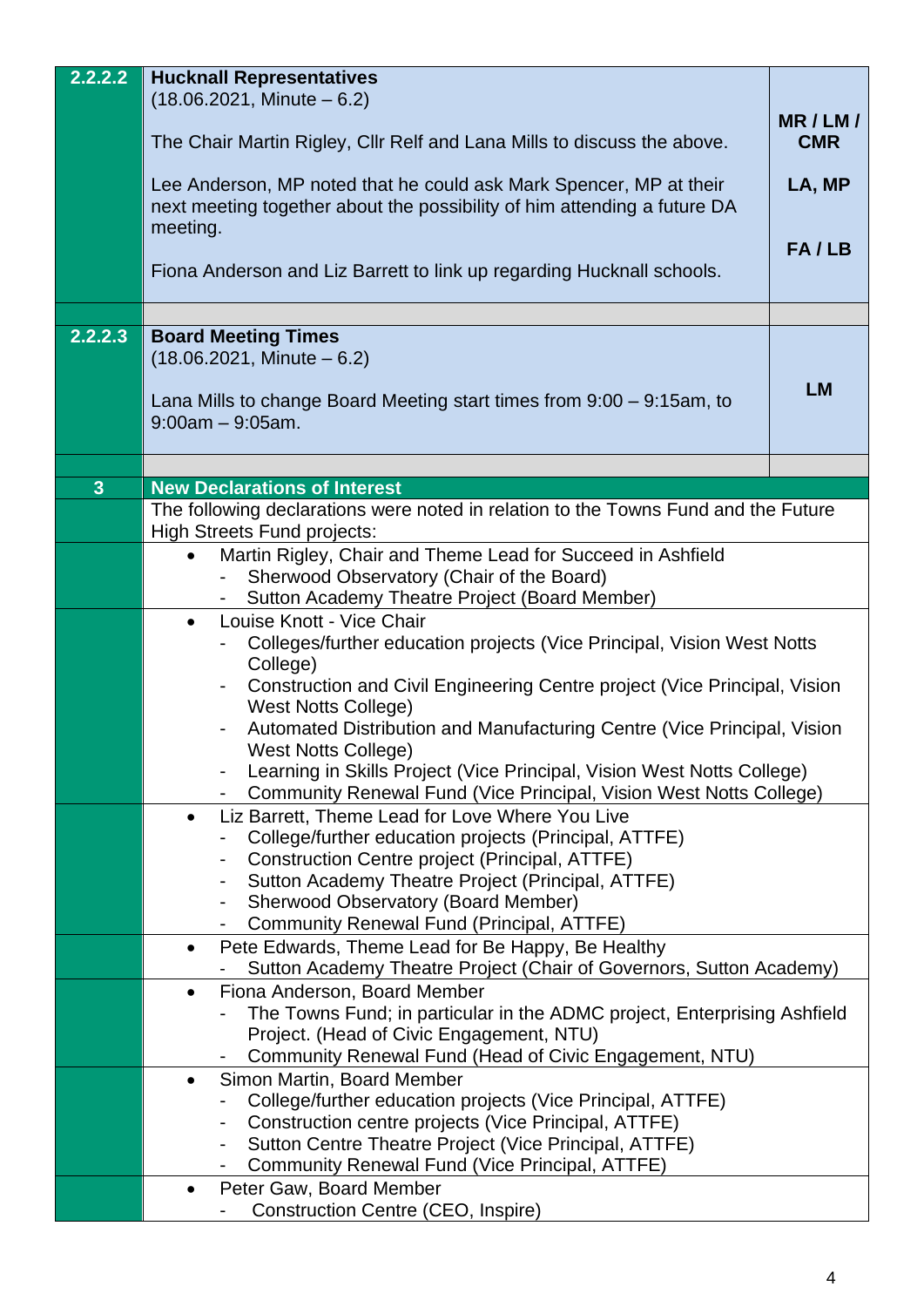|                         | Library Innovation Centres (CEO, Inspire)                                                                                                                                 |  |  |  |  |
|-------------------------|---------------------------------------------------------------------------------------------------------------------------------------------------------------------------|--|--|--|--|
|                         | Community Renewal Fund (CEO, Inspire)                                                                                                                                     |  |  |  |  |
|                         |                                                                                                                                                                           |  |  |  |  |
| $\overline{\mathbf{4}}$ | <b>Funding Update</b>                                                                                                                                                     |  |  |  |  |
| 4.1                     | <b>Towns Fund (TF)</b>                                                                                                                                                    |  |  |  |  |
|                         | Cllr Relf reiterated the Towns Fund announcement that came on June 8th 2021; £62.6<br>million had been secured for Ashfield as part of the government's Towns Fund.       |  |  |  |  |
|                         | The Board took time to reflect on how this funding will regenerate Ashfield, revitalise                                                                                   |  |  |  |  |
|                         | the town centres, provide real and long-lasting change in our area, and bring many                                                                                        |  |  |  |  |
|                         | fantastic opportunities to the whole of the District.                                                                                                                     |  |  |  |  |
|                         | CIIr Relf noted that this successful outcome was a testament to the efficient                                                                                             |  |  |  |  |
|                         | partnership work taking place through Discover Ashfield.                                                                                                                  |  |  |  |  |
|                         | The Chair Martin Rigley and Cllr Relf particularly wanted to thank the Discover                                                                                           |  |  |  |  |
|                         | Ashfield board members for their contributions and support towards the Towns Fund                                                                                         |  |  |  |  |
|                         | bid, and Sarah Daniel and Paul Crawford at Ashfield District Council for all their work<br>in developing the Towns Fund bid.                                              |  |  |  |  |
| 4.2                     | <b>Towns Fund (TF): Next Steps</b>                                                                                                                                        |  |  |  |  |
|                         | Cllr Relf discussed the next steps in the Towns Fund process:                                                                                                             |  |  |  |  |
|                         | There would be no project prioritisation process because Ashfield has been<br>$\bullet$                                                                                   |  |  |  |  |
|                         | successful in securing the full funding award.                                                                                                                            |  |  |  |  |
|                         | Business cases would now need to be developed for each of the projects and<br>$\bullet$                                                                                   |  |  |  |  |
|                         | this process will happen over the next 12 months.                                                                                                                         |  |  |  |  |
|                         | The Towns Fund Business Subgroup will then oversee each of the business<br>$\bullet$                                                                                      |  |  |  |  |
|                         | cases for the projects and make recommendations to the Board.                                                                                                             |  |  |  |  |
|                         | The team's plan is to submit the business cases for the projects to MHCLG in<br>$\bullet$<br>three or four batches over the next 12 months rather than submit them all at |  |  |  |  |
|                         | once.                                                                                                                                                                     |  |  |  |  |
|                         | The business cases for the larger projects, such as the ADMC (Automated                                                                                                   |  |  |  |  |
|                         | Distribution and Manufacturing Centre,) will most likely be finalised and                                                                                                 |  |  |  |  |
|                         | submitted in the later stages of the business case process.                                                                                                               |  |  |  |  |
|                         | The business cases for the smaller projects will most likely be finalised and                                                                                             |  |  |  |  |
|                         | submitted in the earlier stages of the business case process.                                                                                                             |  |  |  |  |
|                         | The government reserves the right to request any of the business cases for                                                                                                |  |  |  |  |
|                         | further analysis at any time.                                                                                                                                             |  |  |  |  |
|                         | The Heads of Terms confirms that the business case for the ADMC project will<br>definitely be reviewed by government due to the size and scale of the project.            |  |  |  |  |
| 4.3                     | Towns Fund (TF): Towns Fund Business Subgroup Members                                                                                                                     |  |  |  |  |
|                         | The Chair Martin Rigley gave the following update:                                                                                                                        |  |  |  |  |
|                         | The Towns Fund Subgroup will include the followings members:<br>$\bullet$                                                                                                 |  |  |  |  |
|                         | - Chloe O'Donnell, Shopping Centre Manager, Idlewells Shopping Centre                                                                                                     |  |  |  |  |
|                         | - David Harper, Head of Economic Programmes, Nottingham Trent University                                                                                                  |  |  |  |  |
|                         | - Frank Horsley, Head of Business and Innovation, D2N2 LEP                                                                                                                |  |  |  |  |
|                         | - Louise Knott, Vice Principal, Vision West Notts College                                                                                                                 |  |  |  |  |
|                         | - Simon Martin, Vice Principal, Academy Transformation Trust Further                                                                                                      |  |  |  |  |
|                         | Education                                                                                                                                                                 |  |  |  |  |
|                         | - Christopher Baron, Constituency Office Manager, Ashfield & Eastwood MP's<br>Office                                                                                      |  |  |  |  |
|                         | - Martin Rigley, Chair, Discover Ashfield Board                                                                                                                           |  |  |  |  |
|                         | - Cllr Matthew Relf, Portfolio Holder, Planning & Regen, Ashfield District                                                                                                |  |  |  |  |
|                         | Council                                                                                                                                                                   |  |  |  |  |
|                         | Sarah Daniel noted that a letter will be sent out to board members who have                                                                                               |  |  |  |  |
|                         | nominated a substitute to represent them at this subgroup. The letter will ask the                                                                                        |  |  |  |  |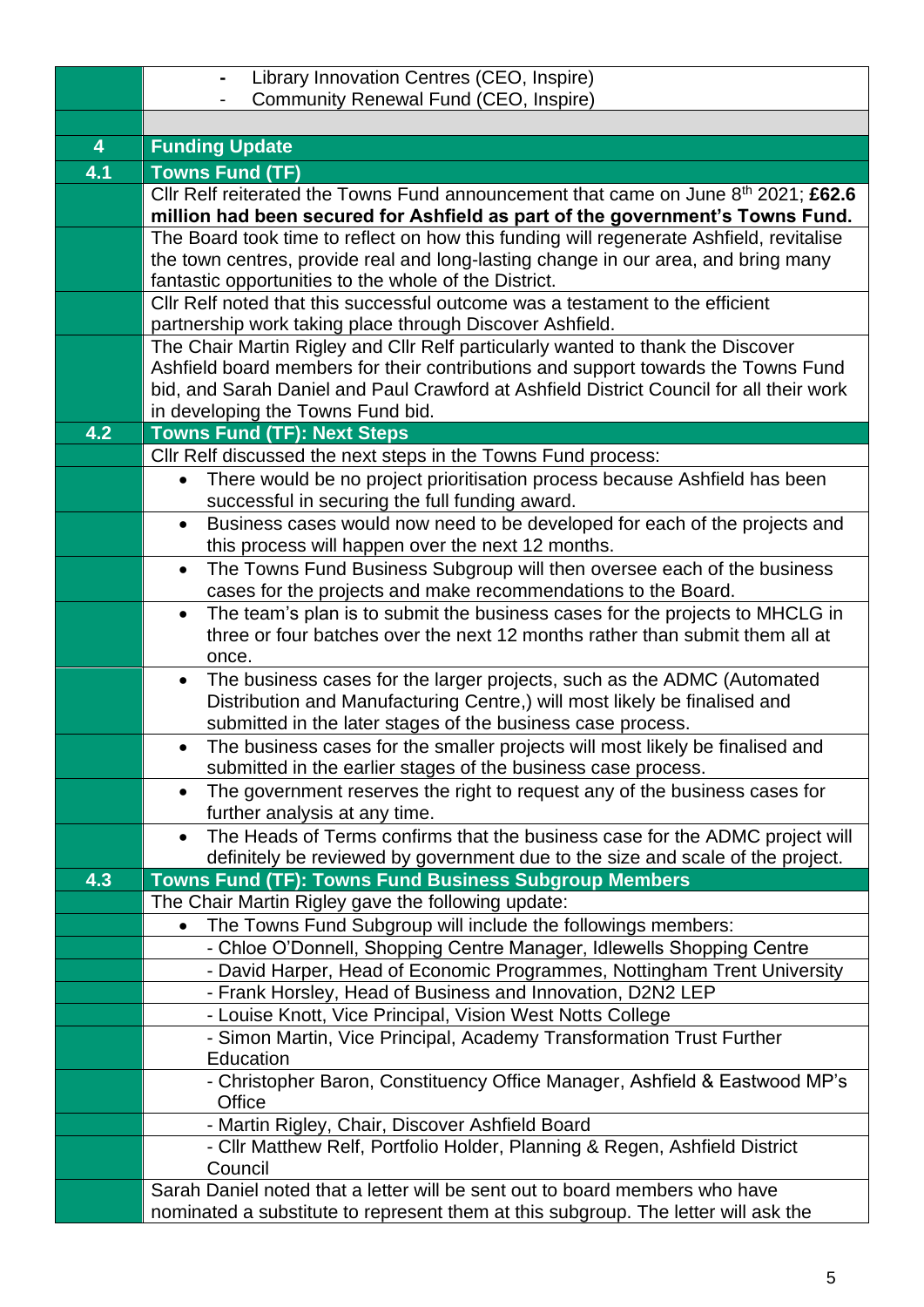|     | board member to confirm their consent in writing for the nominated substitute to vote                                                                            |  |  |  |  |
|-----|------------------------------------------------------------------------------------------------------------------------------------------------------------------|--|--|--|--|
|     | for their organisation on their behalf.<br>Sarah Daniel noted that she would organise an initial meeting and create a Terms of                                   |  |  |  |  |
|     | Reference document for the subgroup and bring to a future board meeting.                                                                                         |  |  |  |  |
| 4.4 | <b>Towns Fund (TF) Continued</b>                                                                                                                                 |  |  |  |  |
|     | Sarah Daniel referred to the Towns Funding Update (Appendix 1) and particularly                                                                                  |  |  |  |  |
|     | highlighted the following:                                                                                                                                       |  |  |  |  |
|     | The team will send MHCLG more details by the end of June with regards to the                                                                                     |  |  |  |  |
|     | business case batches and their anticipated time frames.                                                                                                         |  |  |  |  |
|     | *Comment* Melanie Phythian noted that MHCLG has a quarterly payment<br>$\bullet$                                                                                 |  |  |  |  |
|     | schedule and officers should be mindful of this when planning their submission                                                                                   |  |  |  |  |
|     | dates for the business case batches. Melanie said that by planning the batches                                                                                   |  |  |  |  |
|     | in accordance with the payment schedules the team are more likely to receive                                                                                     |  |  |  |  |
|     | the funds more promptly.                                                                                                                                         |  |  |  |  |
|     | There are three project conditions outlined in the Heads of Terms agreement<br>which will need to be met. The conditions relate to the Visitor Digital Offer and |  |  |  |  |
|     | the ADMC. (Please see Appendix 1 for more details)                                                                                                               |  |  |  |  |
|     | The Board were asked to vote on the following proposal:                                                                                                          |  |  |  |  |
|     | <b>Proposal 1:</b> Agree that the Chair of the Board signs the Heads of Terms for                                                                                |  |  |  |  |
|     | the Kirkby and Sutton Town Deal.                                                                                                                                 |  |  |  |  |
|     | Verdict: The Board agreed, there were no objections.                                                                                                             |  |  |  |  |
| 4.5 | <b>Towns Fund: The Towns Fund Engagement Group</b>                                                                                                               |  |  |  |  |
|     | Lana Mills gave the following update regarding the Towns Fund Engagement Group:                                                                                  |  |  |  |  |
|     | Pete Edwards, Theme Lead for Be Healthy, Be Happy had kindly volunteered<br>$\bullet$                                                                            |  |  |  |  |
|     | to be the Engagement Lead for the group. Pete being the Chair of Ashfield                                                                                        |  |  |  |  |
|     | Health and Wellbeing Partnership would bring a great angle to the group from                                                                                     |  |  |  |  |
|     | a health and wellbeing perspective.                                                                                                                              |  |  |  |  |
|     | The Engagement Group will include the followings members:<br>$\bullet$<br>- Pete Edwards, Theme Lead for Be Healthy, Be Happy                                    |  |  |  |  |
|     | - Lana Mills, Discover Ashfield Project Officer, Ashfield District Council                                                                                       |  |  |  |  |
|     | - Katherine Green, Senior Communications Officer, Ashfield District Council                                                                                      |  |  |  |  |
|     | - Katie Barrett, Head of Learner Experience, Academy Transformation Trust                                                                                        |  |  |  |  |
|     | <b>Further Education</b>                                                                                                                                         |  |  |  |  |
|     | - Charlotte Birch, Business Support Officer, Academy Transformation Trust                                                                                        |  |  |  |  |
|     | <b>Further Education</b>                                                                                                                                         |  |  |  |  |
|     | - Ella McManus, Operations Director, Mansfield and Ashfield 2020                                                                                                 |  |  |  |  |
|     | - Richard Skelhorn, Communications Manager, Vision West Notts College                                                                                            |  |  |  |  |
|     | - Amy Fox, Marketing Manager, Portland College                                                                                                                   |  |  |  |  |
|     | - Leanne Monger, Deputy Locality Director - Mid Nottinghamshire, Primary<br>Care Networks / Nottinghamshire CCG                                                  |  |  |  |  |
|     | - Paula Longden, Deputy Locality Director - Mid Nottinghamshire, Primary                                                                                         |  |  |  |  |
|     | Care Networks / Nottinghamshire CCG                                                                                                                              |  |  |  |  |
|     | - Sharon Elliott, Communications and Marketing Manager, Inspire                                                                                                  |  |  |  |  |
|     | - Christine Glover, Head of Communications, NTU                                                                                                                  |  |  |  |  |
|     | - Kay Knowles / Rob Harding, Communications, D2N2                                                                                                                |  |  |  |  |
|     | - Teresa Jackson, Chief Officer, Ashfield Voluntary Action                                                                                                       |  |  |  |  |
|     | An initial meeting between the group will be set up in the coming weeks and we<br>$\bullet$                                                                      |  |  |  |  |
|     | will be working to pinpoint the stakeholders we will reach collectively, as well as                                                                              |  |  |  |  |
|     | the publications each organisation produces.                                                                                                                     |  |  |  |  |
|     | The Engagement Pledge is currently in development and as discussed at the                                                                                        |  |  |  |  |
|     | previous board meeting, we will be asking each organisation involved in                                                                                          |  |  |  |  |
|     | Discover Ashfield to display this on their website.                                                                                                              |  |  |  |  |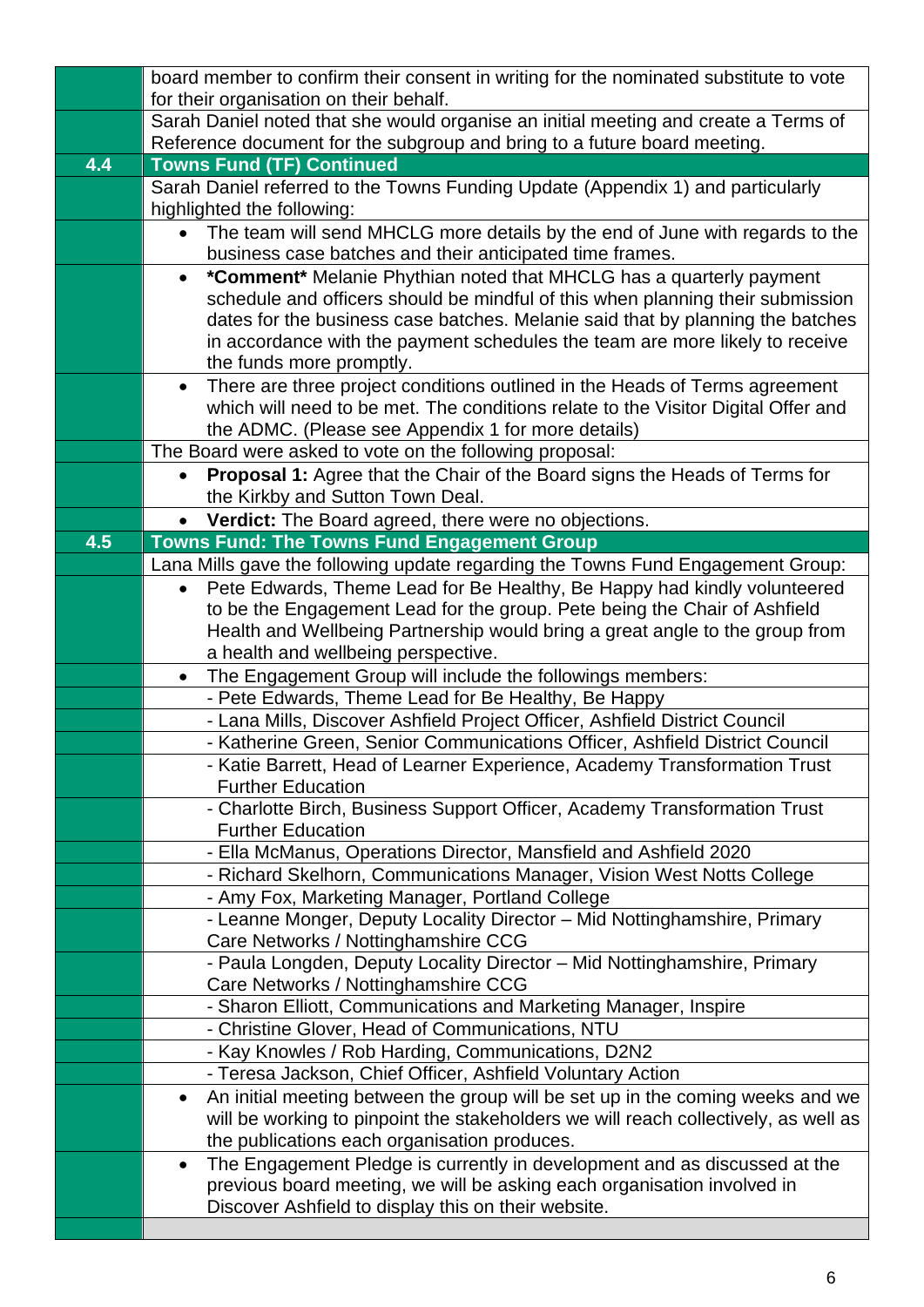| 5 <sup>5</sup> | <b>Reports Back from Delivery Group</b>                                                                                                                                       |  |  |  |  |
|----------------|-------------------------------------------------------------------------------------------------------------------------------------------------------------------------------|--|--|--|--|
| 5.1            | <b>Succeed in Ashfield</b>                                                                                                                                                    |  |  |  |  |
|                | Martin Rigley, Theme Lead provided the following update:                                                                                                                      |  |  |  |  |
|                | <b>Towns Fund</b> – Continues to attend Towns Fund meetings and workshops,<br>$\bullet$                                                                                       |  |  |  |  |
|                | recently attended the Towns Fund Leadership Training course and Towns                                                                                                         |  |  |  |  |
|                | Fund Showcase meeting.                                                                                                                                                        |  |  |  |  |
|                | <b>External Boards</b> – Continues to represent Discover Ashfield at a number of<br>$\bullet$                                                                                 |  |  |  |  |
|                | external boards including the East Midlands Chamber of Commerce, D2N2<br>Growth and Innovation and Make UK.                                                                   |  |  |  |  |
|                | Secondary Schools and Businesses Partnership - A meeting took place on<br>$\bullet$                                                                                           |  |  |  |  |
|                | May 26 <sup>th</sup> 2021 to discuss the partnerships' next steps. Lots of volunteers from                                                                                    |  |  |  |  |
|                | the partnership came forward to be a part of the steering group to develop the                                                                                                |  |  |  |  |
|                | initial draft of the Ashfield Careers Plan. The aim for this plan is to make work                                                                                             |  |  |  |  |
|                | experience processes more cohesive across the District and easier for both                                                                                                    |  |  |  |  |
|                | schools and businesses to follow.                                                                                                                                             |  |  |  |  |
|                |                                                                                                                                                                               |  |  |  |  |
| 5.2            | Love Where You Live (LWYL)                                                                                                                                                    |  |  |  |  |
|                | Liz Barrett, Theme Lead provided the following update:                                                                                                                        |  |  |  |  |
|                | Discover Ashfield Primary Schools Subgroup - Has contacted as many<br>$\bullet$<br>primary schools as possible to promote the positive news about the Towns                   |  |  |  |  |
|                | Fund and the impact this funding will have on young people in Ashfield.                                                                                                       |  |  |  |  |
|                | Love Where You Live Boards - The primary schools involved are currently                                                                                                       |  |  |  |  |
|                | working on their drawings and the schools will send their art over in July. The                                                                                               |  |  |  |  |
|                | drawings from each school will be collated into collages and displayed on                                                                                                     |  |  |  |  |
|                | boards in Hucknall, Sutton and Kirkby as part of the Ashfield Art Trail 2021.                                                                                                 |  |  |  |  |
|                | Love Where You Live Litter Picking - This is a new focus for the theme and<br>$\bullet$                                                                                       |  |  |  |  |
|                | the LWYL project group are currently helping to develop this initiative.                                                                                                      |  |  |  |  |
|                | <b>Hucknall</b> – Both Liz Barrett and Cllr Relf noted that Discover Ashfield needed<br>$\bullet$                                                                             |  |  |  |  |
|                | more representatives from Hucknall, and the Board agreed. It was confirmed<br>that Mark Spencer MP is invited to Board meetings and sent agendas and                          |  |  |  |  |
|                | minutes                                                                                                                                                                       |  |  |  |  |
|                | New action - Please see Action Log - 2.2.2.2                                                                                                                                  |  |  |  |  |
|                |                                                                                                                                                                               |  |  |  |  |
| 5.3            | <b>More to Discover</b>                                                                                                                                                       |  |  |  |  |
|                | Apologies were received from Darron Ellis and Lana Mills gave the following update:                                                                                           |  |  |  |  |
|                | More to Discover Project Group – Had a meeting on $17th$ June 2021 and the                                                                                                    |  |  |  |  |
|                | areas have put forward some names and locations for consideration for blue                                                                                                    |  |  |  |  |
|                | plaques. The project group have kindly created some profiles of Ashfield                                                                                                      |  |  |  |  |
|                | Legends which we would like to upload to the new DA website.                                                                                                                  |  |  |  |  |
|                | *Comment* Cllr Relf said that the projects being developed in this theme need<br>$\bullet$<br>to also feed through the Towns Fund projects such as the Visitor Digital Offer. |  |  |  |  |
|                |                                                                                                                                                                               |  |  |  |  |
| 5.4            | <b>Be Healthy, Be Happy</b>                                                                                                                                                   |  |  |  |  |
|                | Pete Edwards, Theme Lead provided the following update:                                                                                                                       |  |  |  |  |
|                | New Partnership - Will be chairing a new group in Hucknall.<br>$\bullet$                                                                                                      |  |  |  |  |
|                | Ashfield Health and Wellbeing Partnership – Currently in the process of<br>$\bullet$                                                                                          |  |  |  |  |
|                | developing the strategic plan for the partnership. This plan will be brought back                                                                                             |  |  |  |  |
|                | to the group once created.                                                                                                                                                    |  |  |  |  |
|                |                                                                                                                                                                               |  |  |  |  |
| 5.5            | <b>Primary Care Network Update</b>                                                                                                                                            |  |  |  |  |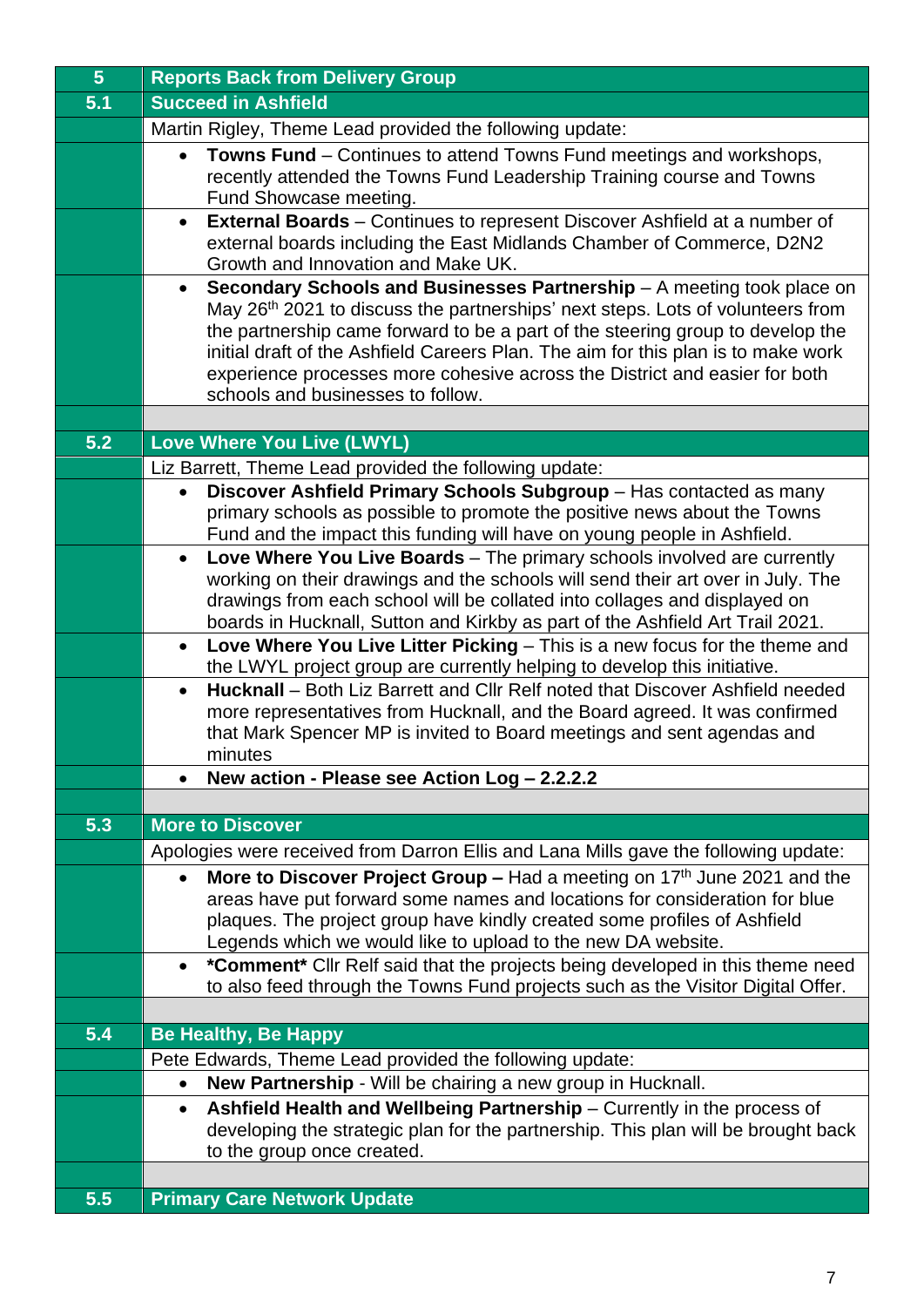|                | Fleur Gladden provided a written Primary Care Network (PCN) Update which can be                                                                                          |  |  |  |
|----------------|--------------------------------------------------------------------------------------------------------------------------------------------------------------------------|--|--|--|
|                | viewed in Appendix 2.                                                                                                                                                    |  |  |  |
| $6\phantom{1}$ | <b>Discover Ashfield Officer Update</b>                                                                                                                                  |  |  |  |
| 6.1            | <b>Board Agenda Proposal</b>                                                                                                                                             |  |  |  |
|                | The Board were asked to vote on the following proposal by Lana Mills:                                                                                                    |  |  |  |
|                | Proposal 1: Agree to add a 'Partnership Update' to the Board agenda every<br>$\bullet$                                                                                   |  |  |  |
|                | other month which provides the opportunity for the Discover Ashfield Board to                                                                                            |  |  |  |
|                | link with other partnerships in the District and other Ashfield partnerships to link                                                                                     |  |  |  |
|                | in with Discover Ashfield.                                                                                                                                               |  |  |  |
|                | • Verdict: The Board agreed, there were no objections.                                                                                                                   |  |  |  |
| 6.2            | <b>Discover Ashfield Summer Newsletter</b>                                                                                                                               |  |  |  |
|                | Lana Mills thanked partners who contributed content for the Discover Ashfield                                                                                            |  |  |  |
|                | Summer newsletter and noted that the newsletter was currently being worked on by a                                                                                       |  |  |  |
|                | West Notts College student and would be out in the coming weeks.<br>The Autumn newsletter is due to go out in September.                                                 |  |  |  |
|                |                                                                                                                                                                          |  |  |  |
| 6.3            | <b>Making New Connections</b>                                                                                                                                            |  |  |  |
|                | Lana Mills noted that she was currently making new connections with:                                                                                                     |  |  |  |
|                | The Notts Festival of Science and Curiosity and is keen to promote this festival<br>$\bullet$                                                                            |  |  |  |
|                | through Discover Ashfield as well as help them engage schools in their festival.                                                                                         |  |  |  |
|                | Decisionz Magazine who create a free, in-depth careers magazine for schools<br>$\bullet$                                                                                 |  |  |  |
|                | in Nottinghamshire and Derbyshire.                                                                                                                                       |  |  |  |
|                |                                                                                                                                                                          |  |  |  |
| $\overline{7}$ | <b>Mansfield and Ashfield Cultural Compact</b>                                                                                                                           |  |  |  |
|                | Martin Rigley gave the following background on the Cultural Compact:                                                                                                     |  |  |  |
|                | Liz Barrett and Martin Rigley have both nominated themselves to represent<br>$\bullet$<br>Discover Ashfield at the Mansfield and Ashfield Cultural Compact.              |  |  |  |
|                |                                                                                                                                                                          |  |  |  |
| 8              | <b>Board Member Updates</b>                                                                                                                                              |  |  |  |
| 8.1            | #WeMakelCTPossible & Digital Skills - Gary Jordan                                                                                                                        |  |  |  |
|                | Gary Jordan highlighted the Government's announcement about the educational                                                                                              |  |  |  |
|                | catch up programme and noted that digital poverty is still a huge barrier that exists                                                                                    |  |  |  |
|                | around Ashfield and Mansfield. Therefore, the campaign #WeMakelTPossible is                                                                                              |  |  |  |
|                | having a relaunch this summer and volunteers will be collecting as many laptops and<br>IT equipment as possible. Vision West Notts College tech are helping to refurbish |  |  |  |
|                | some of the IT equipment they collect.                                                                                                                                   |  |  |  |
|                | Teresa Jackson noted that she has a set of old computers on her site but had been                                                                                        |  |  |  |
|                | told previously they could not be reused as the programmes were so old. Teresa                                                                                           |  |  |  |
|                | asked whether Gary's campaign would make use of them.                                                                                                                    |  |  |  |
|                | Gary said that it depends but if the computers are not deemed be fit for purpose for                                                                                     |  |  |  |
|                | families, the college would be able to use the computers for parts.                                                                                                      |  |  |  |
|                | Simon Martin noted that ATTFE will be developing a central digital skills curriculum in                                                                                  |  |  |  |
|                | September and would like to collaborate with Gary on this initiative if fit to help tackle<br>digital skills poverty in Ashfield.                                        |  |  |  |
|                | Louise Knott noted that Vision West Notts College has been developing a package of                                                                                       |  |  |  |
|                | online training for digital skills with other D2N2 colleges and said that she will report                                                                                |  |  |  |
|                | back to see whether she could share this information with partners at ATTFE.                                                                                             |  |  |  |
| 8.2            | <b>D2N2 Manufacturing and Advisory Panel - Frank Horsley</b>                                                                                                             |  |  |  |
|                | Frank Horsley announced that Martin Rigley, Discover Ashfield Chair will also be                                                                                         |  |  |  |
|                | sitting on D2N2's Manufacturing and Advisory Panel. The panel will be meeting in a                                                                                       |  |  |  |
|                | couple of weeks times and will be working with partners such as Make UK to focus on                                                                                      |  |  |  |
|                | how SMEs will adopt digital technologies.                                                                                                                                |  |  |  |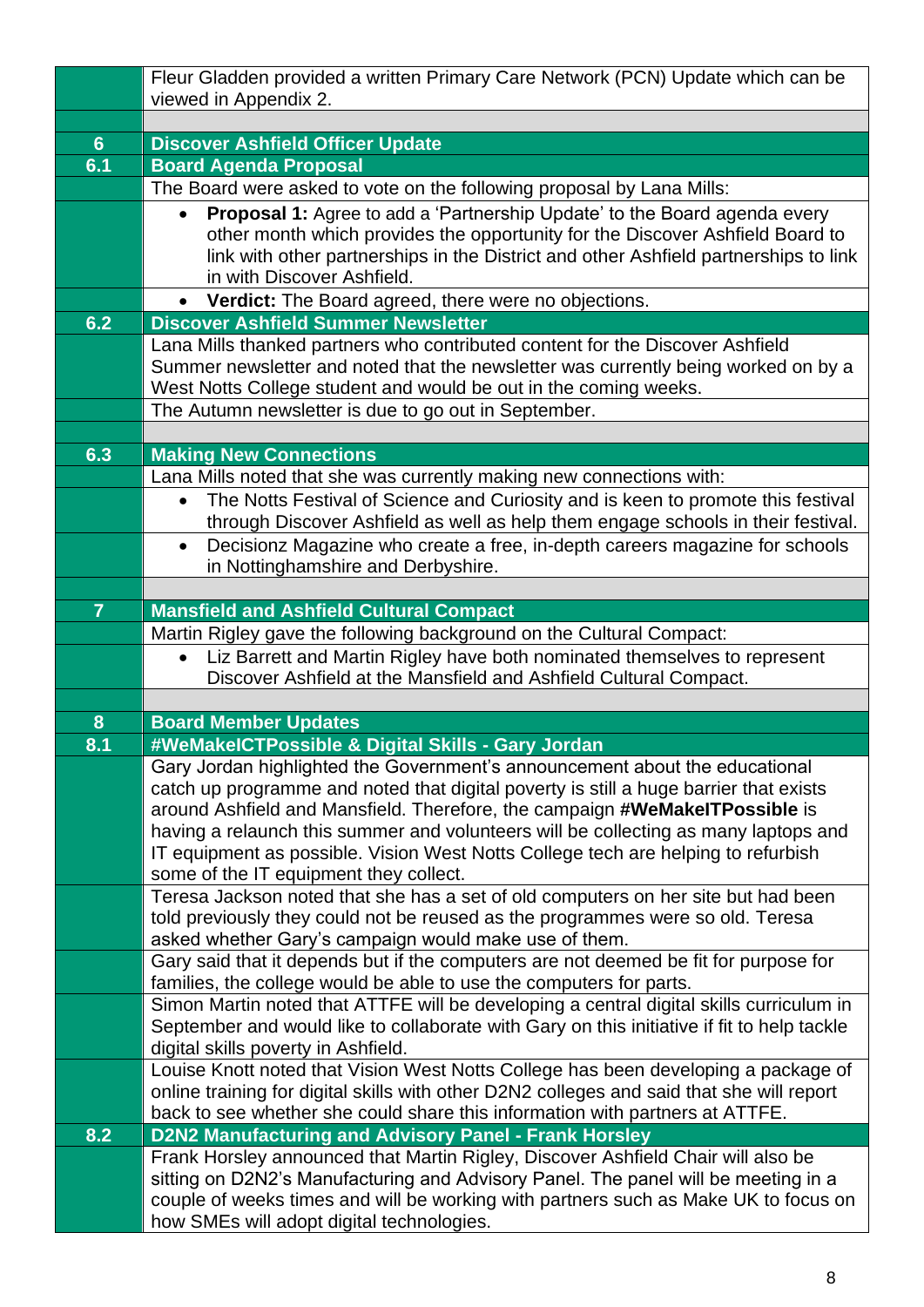| 9  | <b>Any Other Business</b>                                                                          |
|----|----------------------------------------------------------------------------------------------------|
|    | <b>Proposal:</b> Board meetings to start from 09:00am – 09:05am, rather than 09:00am –<br>09:15am. |
|    | Verdict: The Board agreed, there were no objections.                                               |
|    | New action - Please see Action Log - 2.2.2.3                                                       |
|    |                                                                                                    |
| 10 | <b>Date of Next Meeting</b>                                                                        |
|    | Friday 16th July 2021, 9.00am - 9.05am start.                                                      |
|    |                                                                                                    |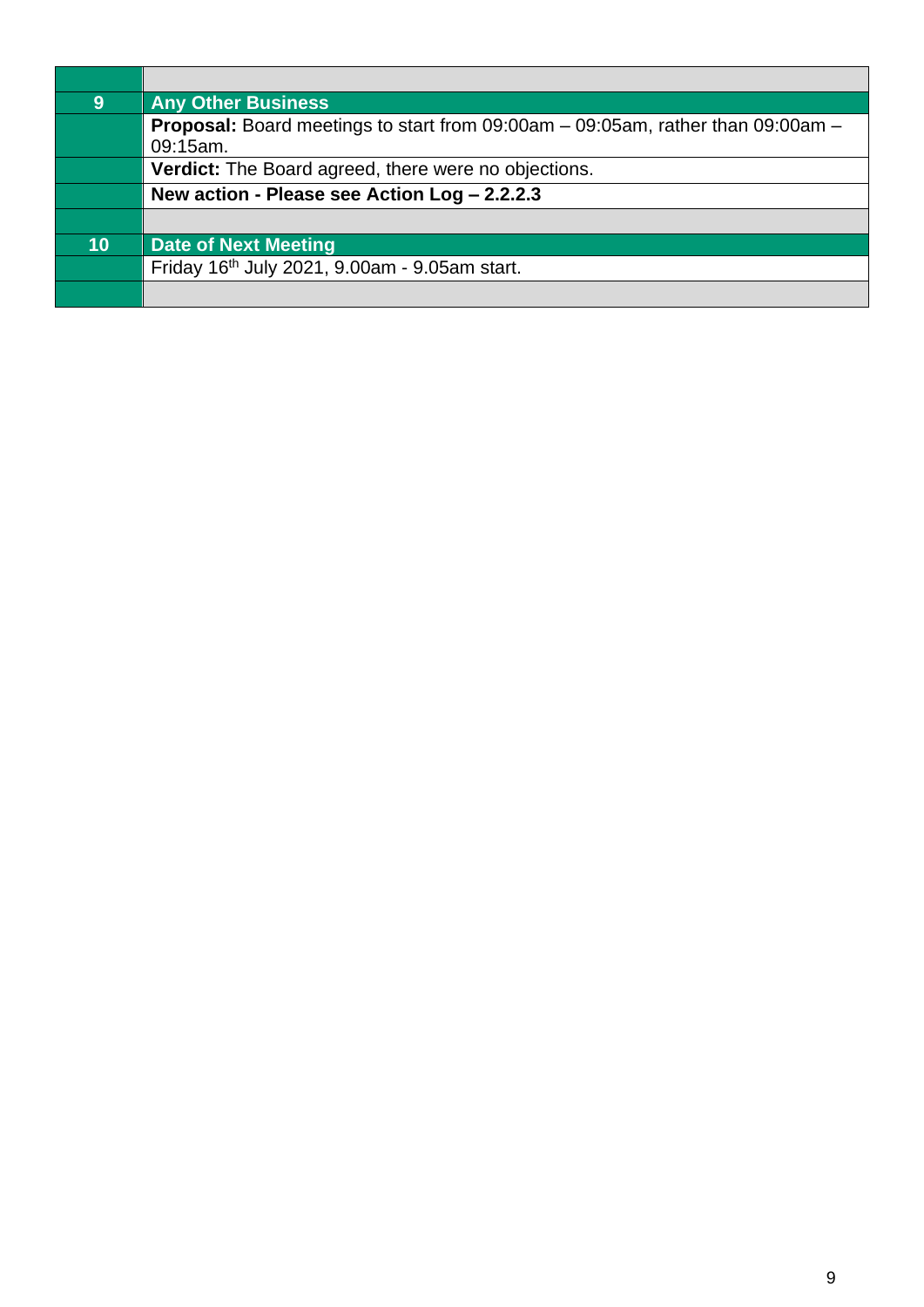## **Appendix 1**

#### **Discover Ashfield Board, 18th June 2021, Towns Funding Update**

#### **Future High Streets Fund**

The formal funding announcement was made in late May. Project planning and development is underway, with a project manager appointed.

#### **Towns Fund**

- 1. Heads of Terms
- 2. Business Case Assurance
- 3. Community and Stakeholder Engagement
- 4. Programme Delivery
- 5. Partnership-led projects

#### **1. Heads of Terms & written confirmation**

Following the announcement of Kirkby and Sutton's Towns Fund Deal on 8th June we have until 29th June to sign and return the Heads of Terms (HoT) for the deal. The HoT will need to be signed by the Chair of the Board and the Council.

The Heads of Terms are attached for information. They contain three project conditions:

#### **Visitor Digital Offer**

• Ensure the local Destination Management Organisation (Visit Nottinghamshire) is aware of and involved in the planning to ensure alignment with local and national initiatives.

• Provide further detail on how the Augmented Reality App supports the project's theory of change.

#### **Automated Distribution and Manufacturing Centre (ADMC)**

• Business case to be assessed by MHCLG

The Heads of Terms also contain the following general conditions for the process and governance:

• Assurance: The business case for the Automated Distribution and Manufacturing Centre (ADMC) project to be submitted to MHCLG for assessment. The business case for other projects will be taken through Ashfield District Council, in line with local assurance processes.

• Public Sector Equalities Duty (PSED) and other assessments: Ashfield District Council will undertake programme-wide level impact assessment, relevant project-level impact assessment to meet their Public Sector Equalities Duty as well as carry out relevant Environmental Impact Assessments.

All of these conditions can be met and it is therefore recommended that the Heads of Terms are agreed and signed by the Chair of the Board.

#### **Decision 1: Agree that the Chair of the Board signs the Heads of Terms for the Kirkby and Ashfield Town Deal**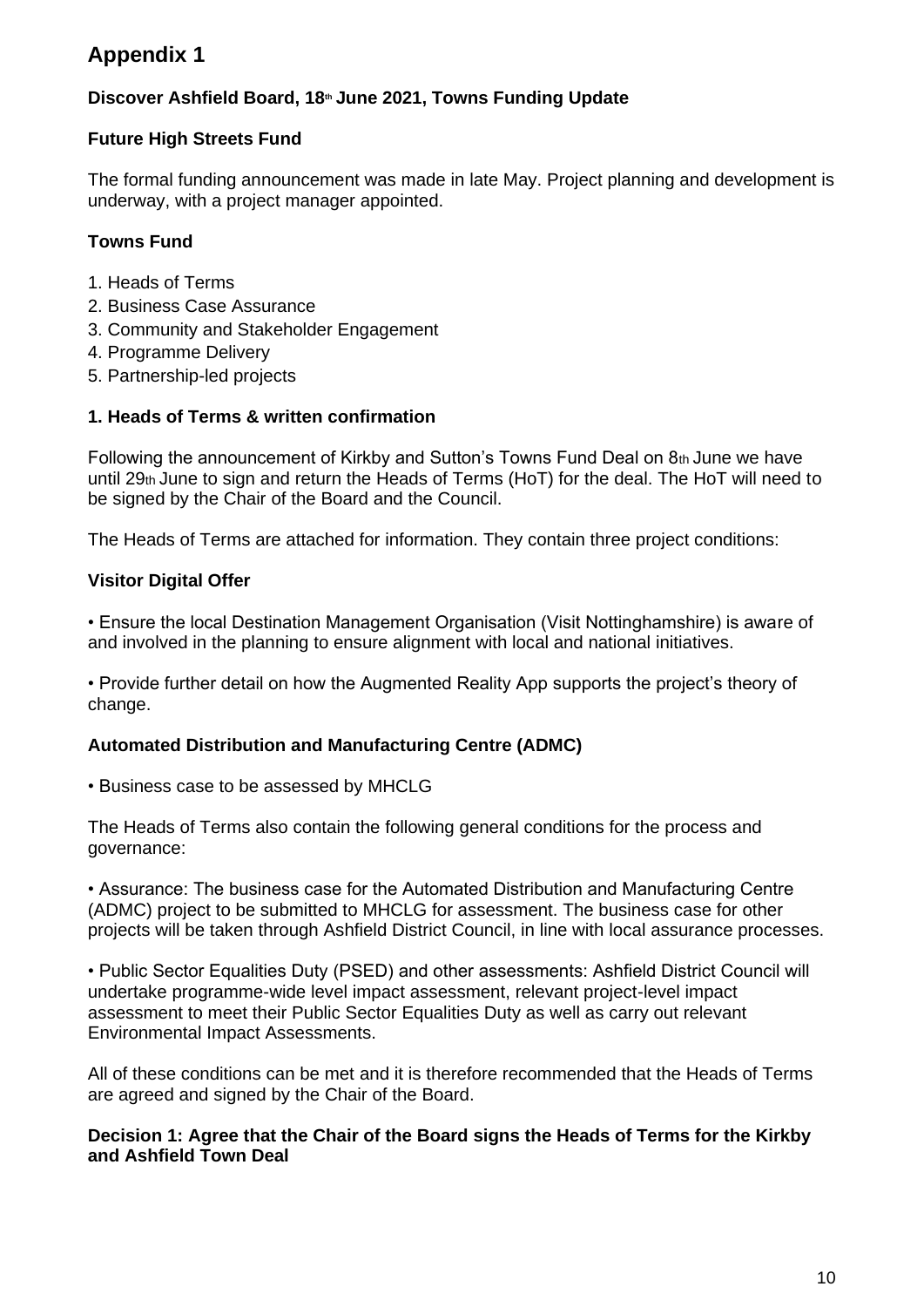Within two months of accepting the offer, we will need to confirm in writing details of the projects being taken forward and a plan for addressing the above conditions.

#### **2. Business Case Assurance**

Further work has been undertaken on the draft Local Assurance Framework (LAF) for approval of the business cases. MHCLG will be reviewing the LAF and a final draft will be circulated to the Board and discussed at the July Board meeting.

The Towns Fund Board sub-group will review the business cases and make recommendations to the Board on approval of the business cases.

Following a request for Board member volunteers to join the sub-group seven nominations have been received. As agreed at the May Board meeting, the Chair and Vice-Chair of the board will be reviewing the submissions and the group membership will be agreed shortly.

An initial meeting will be set up for the group and a Terms of Reference will need to be produced.

#### **External assurance**

We have been working with three other councils to procure the independent assurance work required for the business cases. We have now concluded that the joint process did not provide any advantage in terms of reducing costs. We have since produced a specification for Kirkby and Sutton and are seeking prices through framework agreements.

#### **3. Community and Stakeholder Engagement**

#### **Engagement Group**

As agreed at the last Board meeting partners were asked to consider and nominate a representative from their organisations to sit on an Engagement sub-group. A number of nominations have been put forward and an initial meeting will be arranged.

#### **Engagement pledge**

The pledge will be developed over the coming weeks and a draft brought to a future Board meeting.

#### **4. Programme Delivery**

Work is ongoing to develop Council resources and to procure work from consultants to support business case development and project delivery. We will be reviewing the project programme which was submitted as part of the bid and confirming to MHCLG by the end of June the target date for submission of the business cases which will be submitted in three or four batches. We will be arranging meetings with all project partners in the coming weeks to discuss timeframes, governance and business case development.

#### **5. Partnership-led projects**

Follow up meetings will now be held for these projects with Nottingham Trent University (Enterprising Ashfield), Mansfield and Sutton Astronomical Society (Sherwood Observatory Planetarium and Education Centre) and Inspire (Library Innovation Centres) to discuss the business case development for the projects, timeframes and support required.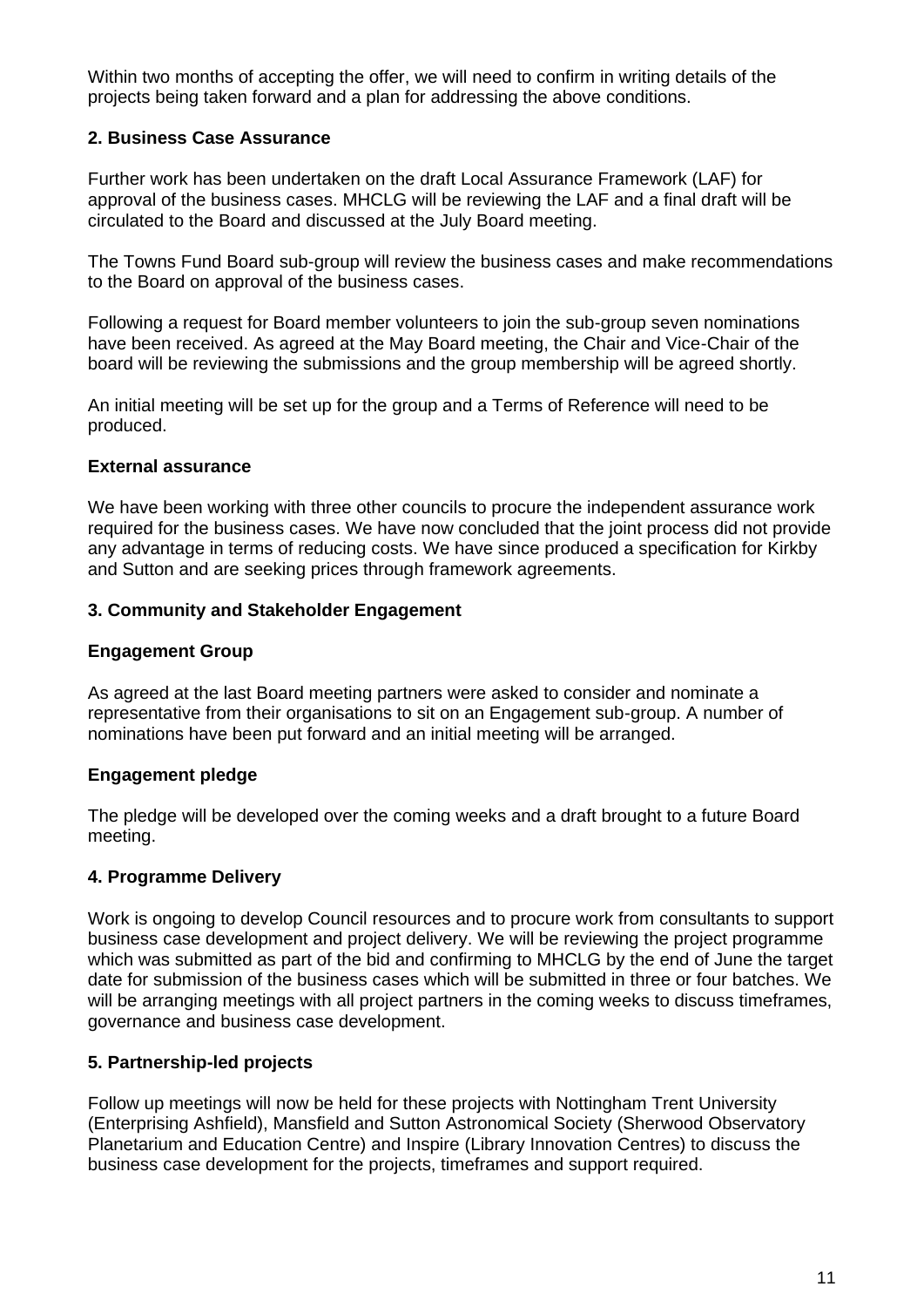# **Appendix 2**

# **An introduction to Primary Care Networks (PCNs)**



An overview:

- There is one ICS (Integrated Care System) covering Nottingham and Nottinghamshire excluding Bassetlaw.
- There are three ICPs (Integrated Care Partnerships); one of which is Mid Notts.
- Finere are three iCPs (integrated Care Partnerships); one of which is wild Notts.<br>There are twenty PCNs (Primary Care Networks) and of those, six are within the Mid-Notts ICP.



# **Mid-Notts PCNs:**

| <b>PCN</b>             | <b>Clinical Directors and deputies</b>                | <b>Total Population</b> |
|------------------------|-------------------------------------------------------|-------------------------|
| Ashfield North         | Dr Andrew Pountney<br>Dr Gavin Lunn                   | 51,161                  |
| Ashfield South         | Dr Junaid Dar<br>Dr Deepa Balakrishnan                | 39,705                  |
| <b>Mansfield North</b> | Dr Khalid Butt<br>Dr James Mills                      | 58,482                  |
| Rosewood               | Dr Milind Tadpatrikar                                 | 48,158                  |
| <b>Newark</b>          | Dr James Cusack<br>Dr Karen Fearn<br>Dr Andrew Wrench | 76,855                  |
| Sherwood               | Dr Kevin Corfe                                        | 60,982                  |

- A PCN consists of groups of General Practices working together with a range of local providers, including community services, social care and the voluntary sector. The PCN offers coordinated health and social care to their local populations.
- At Neighbourhood level, Primary Care Networks deliver integrated services to populations of around 40k – 80k. Each PCN is led by a Clinical Director.
- Under the leadership of Clinical Directors, PCNs bring multidisciplinary teams together to coordinate care and take a proactive approach to managing the health of their populations.
- ICS Vision: PCNs will be at the heart of health and care provision, improving the wellbeing of our local populations through proactive, accessible, coordinated and integrated health and care services.